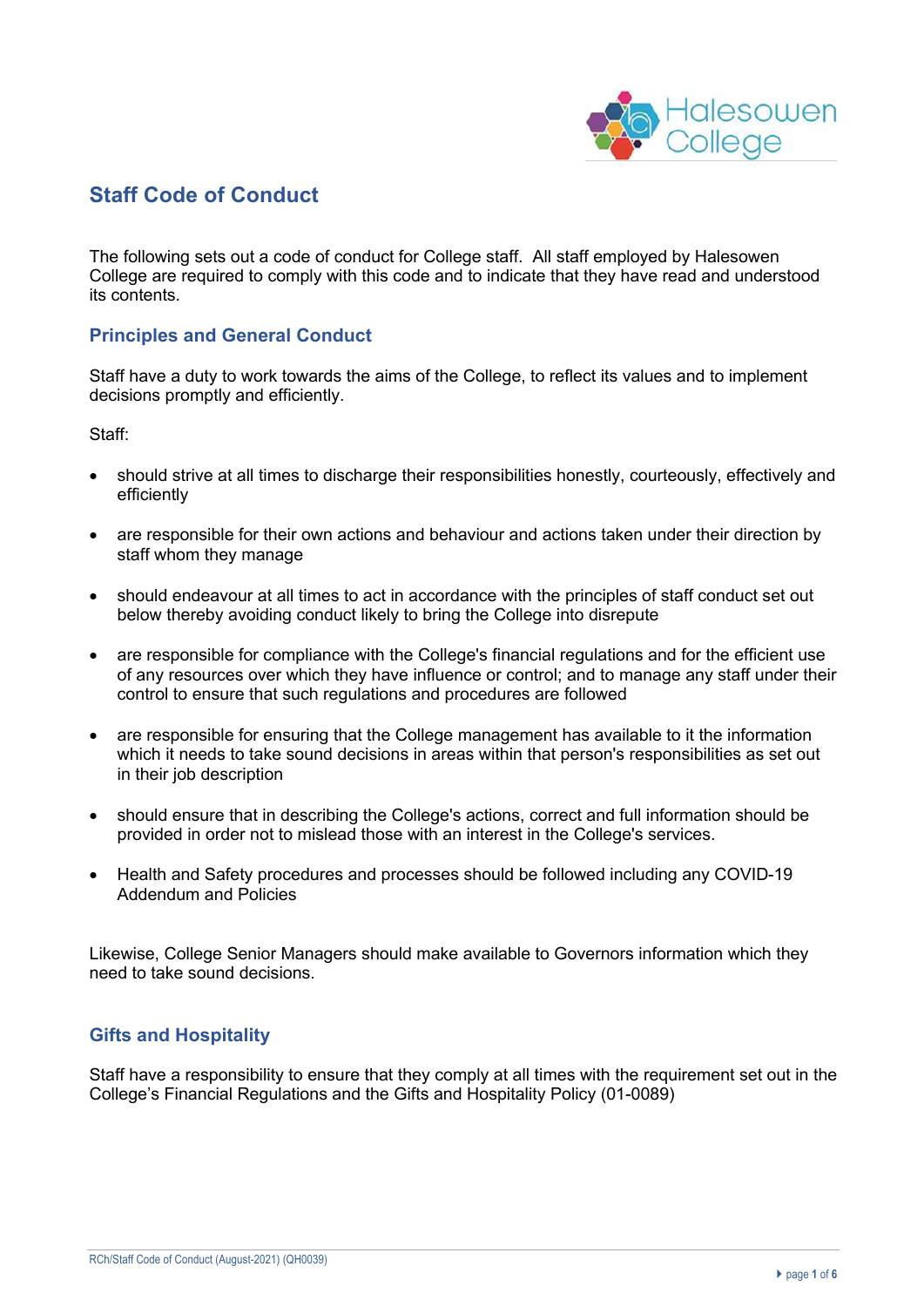# **Private Interests**

Most staff are required as a condition of employment by the College not to hold any remunerated post, office, profession or employment without written permission from the Principal.

Staff who undertake activities outside of College in a professional capacity and their employment with the College is known by those interacting with their outside activities, then the staff member is reminded to uphold the College's values and own integrity, and not to bring the College into disrepute.

Staff should declare any private interest including those involving their spouse, partner or close family relative which may conflict with their duties. Examples are procurement of goods or services, recruitment and selection of staff.

When such interests are material, staff should not take part in decisions or discussions relating to that business, either informally or formally. Staff will be required to withdraw from the discussion of a relevant topic at any meeting and not to take part in any discussion of that matter.

# **Resolution of Difficulties or Clarification**

If at any time a member of staff has difficulty in complying or understanding this code, he or she should discuss the matter with their Line Manager or a member of the College Leadership Team. Any decision in relation to such a matter will be recorded and a copy provided to the Principal.

# **Principles of Staff Conduct**

#### **General Introduction**

All members of staff are expected to set an example to students and to present an image to the public that is conducive to the good reputation of the College. These considerations apply both to the discharge of professional responsibilities and to manners and appearance. Staff are expected to act at all times in accordance with the College mission and values and with the policies and guidelines obtainable on Data.Halesowen.

# **The College Values**

At the centre of the College's mission of LEARN, SUCCEED, FLOURISH, are its key values: inclusivity, equality and diversity; commitment; high aspirations; integrity and honesty; respect; responsibility; support, safety and care. The College values incorporate Citizenship and British Values.

#### **Appearance**

As a general guide staff should ensure that they dress decently, safely and appropriately for the tasks they undertake also to have good personal hygiene and their dress and appearance is sufficiently formal to indicate to students, parents and guardians and the public that their role is both professional and important. This also applies when delivering online learning. Usually, the wearing of clothing which may hinder communication and the learner experience should be avoided. However, there may be a public health necessity to wear a face covering should Covid cases rise. Staff would be advised should DfE guidelines on the use of face covering be revised If this policy causes a serious issue the member of staff should put their case in writing to the HR Business Partner asking for a reasonable adjustment).

As part of 'Ready Respect Safe', staff should wear their College ID card at all times.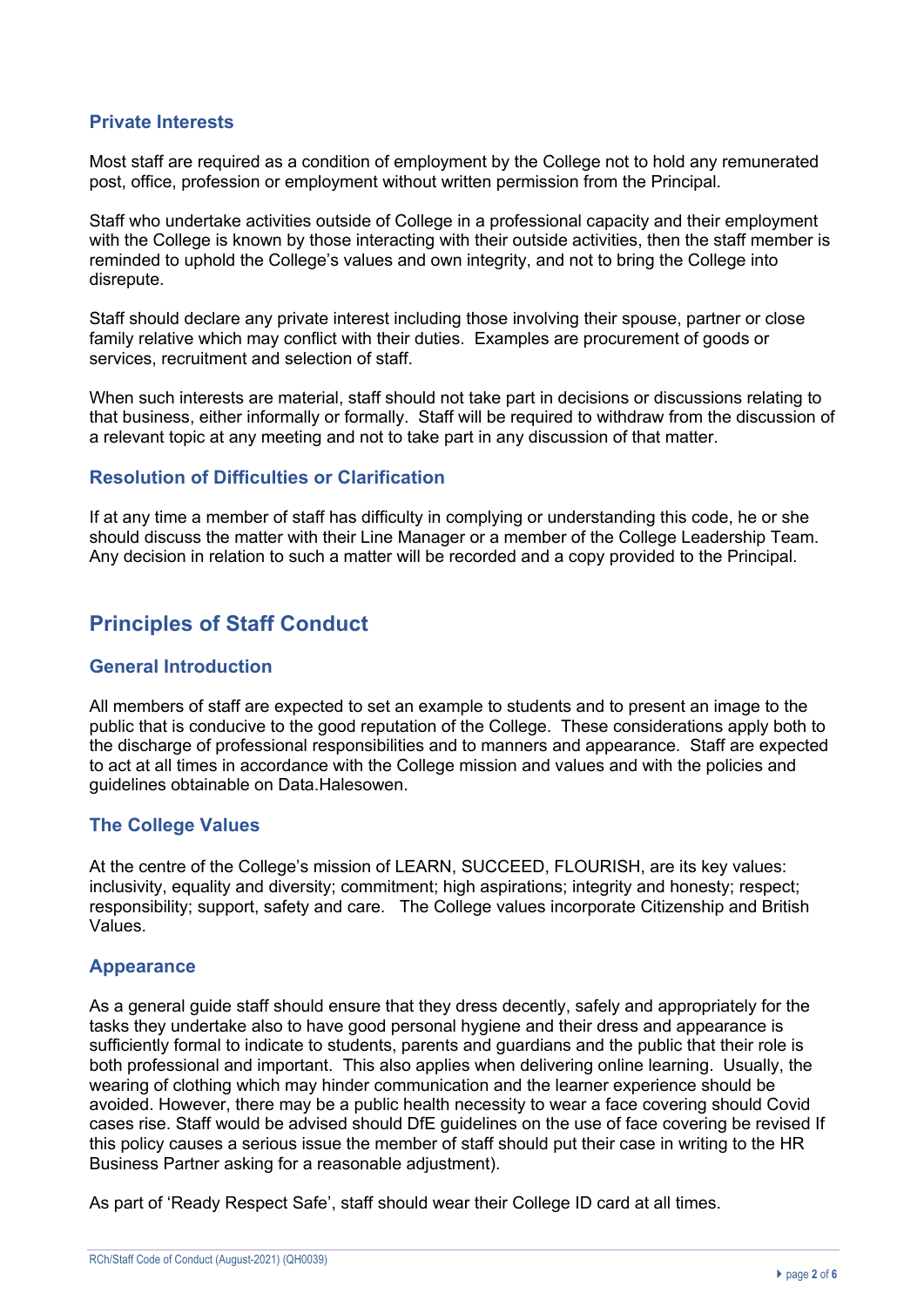# **Punctuality**

Staff are expected to be punctual. Teaching staff are expected to ensure that classes start at the times specified and that they are on time for any meetings with students, colleagues, parents or guardians and with members of the public.

# **Smoking**

Staff are reminded that smoking:

- Whittingham Road outside College premises (roadside) but not directly by the entrances.
- Shenstone House is only permitted in the "smoking shelter" situated on the car park.
- § Coombs Wood outside College premises (roadside) but not directly by the entrance.

# **Alcohol and Drugs**

Staff are expected to behave in accordance with the Alcohol and Drugs Policy.

#### **Staff/Manager Relations**

College Managers are expected to take responsibility for the staff they manage. In order to do this it will be necessary for managers to take note of how staff are carrying out their duties, prepare feedback and to work with staff to identify appropriate support, including training and development. Similarly, staff should work with their managers and support them in achieving the College's aims.

# **Staff/Student Relations**

Relationships among learners and staff must reflect a positive and respectful culture. To treat one another as they would like to be treated.

All staff are expected to create an environment where bullying, peer-on-peer abuse, sexual violence or sexual harassment or discrimination are not tolerated. If they do occur that these are dealt with.

In general staff should use the student's first name in conversation them. Inappropriate modes of address can cause accidental offence and staff should avoid seeming patronising or discriminating, by tone of voice, or by words used. Terms of endearment are inappropriate in a working environment and should be avoided.

Email between staff and student should only be via College systems and not personal email accounts. Staff should not use their personal mobile telephone to phone students.

The welfare of the student is paramount.

Adults who work with young people are responsible for their own actions and behaviour and should avoid any conduct which would lead any reasonable person to question their motivation and intentions.

Staff should be seen to work in an open and transparent way and should continually monitor and review their practice and ensure that they follow policies, procedures and guidelines.

**Declarations**: Staff employed at the College and are related to or are well known to a student (potential student) should declare the relationship and register with the Personnel Team and inform their line manager. For example, cousin, nephew/niece, best friend's child who you are close to; an Apprentice, who is an employee, who is already in a relationship with a student. The declaration should include, name, age, the duration of study, course and any conflict of interest. If necessary the line manager will make sure that there is no conflict of interest by making the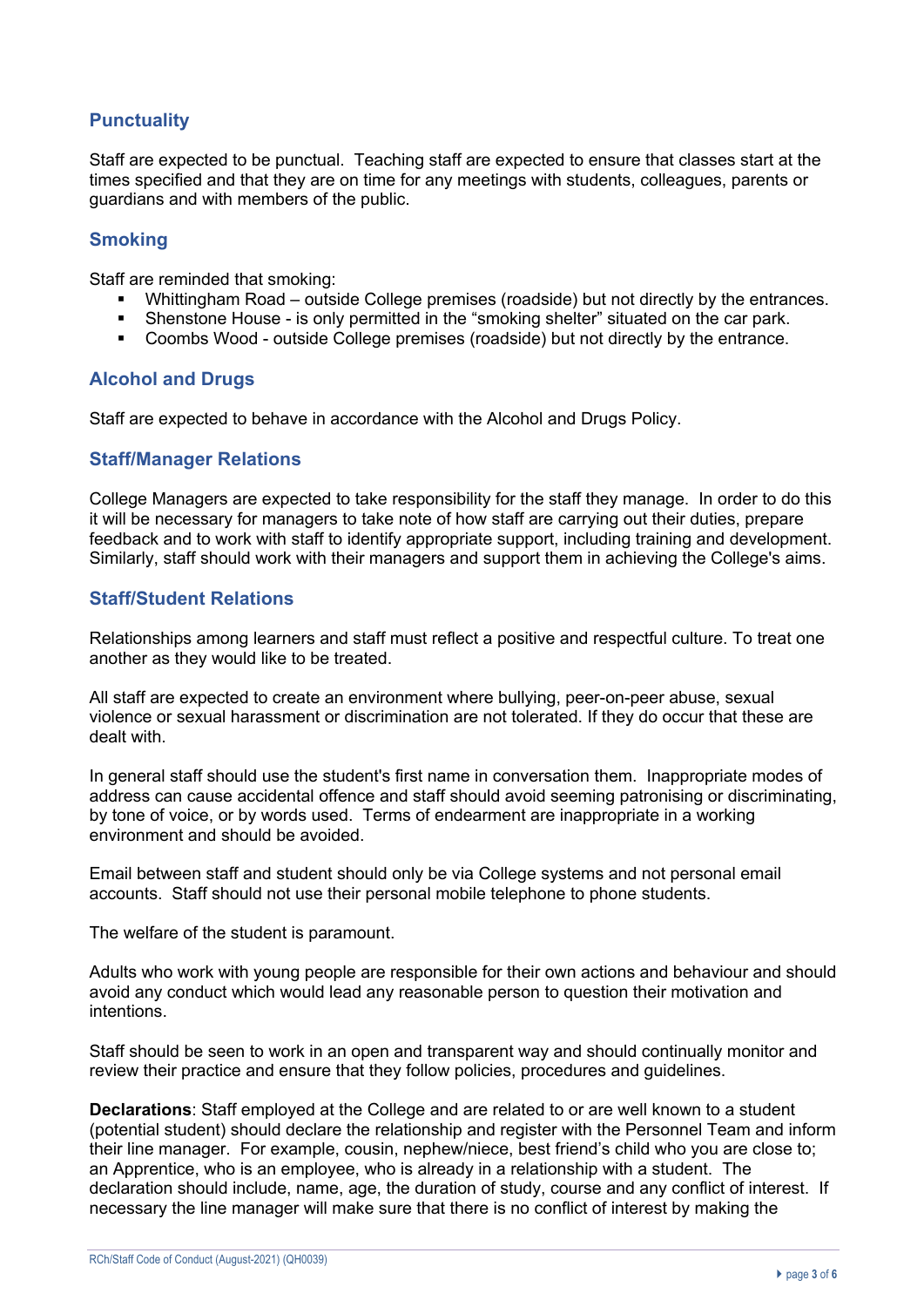necessary arrangements and will for recording purposes inform the member of staff and the Personnel Team.

This information will be retained for the period that the student attends College.

# **Bounds of familiarity**

Staff must ensure that in their own interests and the interests of the College they conduct themselves at all times in a professional manner towards students. The professional relationship between a student and member of staff is a central part of the student's educational development. It is vital that trust and confidence exist between staff and students to ensure students maximise their learning experience.

Staff should take care not to compromise their position of trust and all interactions with students should be professional. Staff should work on the principle of "not touching" students so that any action cannot be misconstrued. We work in a non-touch environment with the exception of professional activities such as hair and beauty, dance and sport however staff should not work alone with a student if this is the case and ensure that consent has been given prior to any activity taking place.

(The use of reasonable force is allowed in Colleges refer to Restraint Policy)

Staff have a professional duty to develop students' abilities and a responsibility to safeguard students' welfare. Given the imbalance of power between staff and students any abuse by staff of this relationship will be viewed as very serious and may be considered as gross misconduct and result in referral to Dudley Safeguarding People Partnership.

Staff should not normally give lifts to students.

# **Abuse of Trust**

All staff need to know that inappropriate behaviour with or towards children\* is unacceptable. In particular, under the Sexual Offences Act 2003 it is an offence for a person over 18 (eg teacher, youth worker) to have a sexual relationship with a child under 18 where that person is in a position of trust in respect of that child, even if the relationship is consensual. This applies where the child is in full time education and the person works in the same establishment as the child, even if she/he does not teach the child.

\* Generally, those under 18 but it is recognised that some adults would also be vulnerable and be included in Child Protection arrangements.

In a culture of openness, trust and transparency staff need to be aware that their behaviour could cause a sense of unease and may be reported by others, no matter how small. Examples include:

- being over friendly with learners;
- having favourites;
- taking photographs of learners on their mobile phone;
- engaging with a learner on a one-to-one basis in a secluded area or behind a closed door; or,
- using inappropriate sexualised, intimidating or offensive language.

Low level concerns regarding members of staff should be reported to the DSL (or deputy) and this in turn will be reported to the Principal and recorded, so that any potential patterns of inappropriate behaviour can be identified.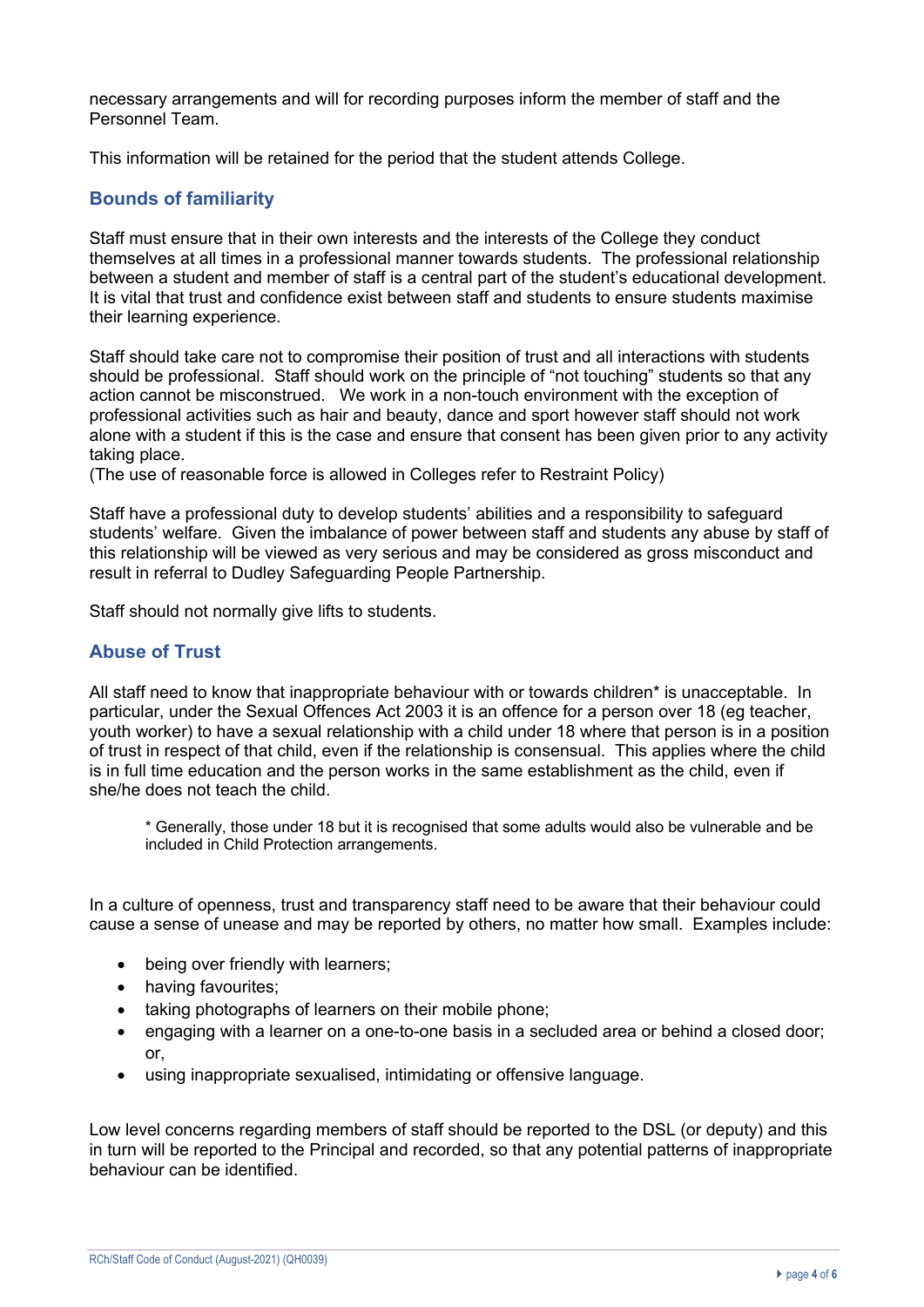# **Allegations that may meet the harm threshold**

Staff need to be aware of what is considered in law of allegations that might indicate a person will pose a risk of harm if they continue to work in a college.

- behaved in a way that has harmed a child, or may have harmed a child and/or;
- possibly committed a criminal offence against or related to a child and/or;
- behaved towards a child or children in a way that indicates he or she may pose a risk of harm to children; and/or
- behaved or may have behaved in a way that indicates they may not be suitable to work with children (either inside or outside of the workplace).

Incidents/allegations are reported to the LADO, but before that occurs the College will conduct basic enquiries to establish the facts which will then determine where there is any foundation to the allegation(s). Where the matter needs further investigation, the case will be referred to the staff Disciplinary Procedure and the individual will be informed.

If there is no case to answer the case manager and the LADO will record the decision and justification and agree on what information should be put in writing to the individual concerned.

# **Acceptable Use of Computers and the Intranet**

Staff are required to behave in accordance with the terms of the Acceptable Use Policy and any supplementary policies such as the Social Media Policy. In particular, staff should not disclose personal information to students, including their personal telephone numbers or social networking profile details. Staff should work within the scope of the Homeworking Policy and the online teaching guidance, in the Digital Learning Policy, when planning and delivering on-line lessons.

In the case of ex-students staff should apply common sense as to the age and vulnerability of the ex-student because the College would take disciplinary action over any inappropriate behaviour by a member of staff in their professional capacity as actions can be misinterpreted.

Data breaches should be reported using the green flag on the Staff Hub menu.

#### **Discrimination**

Any form of discrimination on grounds of age, disability, race, sex, marriage and Civil Partnership, sexual orientation, religion and belief, gender reassignment/gender identity, pregnancy and spent criminal convictions unrelated to their employment will be contrary to the Code and will be dealt with under the College disciplinary procedure.

#### **Professionalism and Confidentiality**

Staff are required to use their professional judgment and not disclose information to students that is a staff matter. Staff must be aware of the General Data Protection Regulation and adhere to these principles and the College policies regarding Data Protection and Freedom of Information.

Staff should not lobby students without agreement from their manager.

There is guidance for teaching staff (Freedom of Speech) on the teaching and discussing of political or sensitive matters with students. This includes responsibilities under the PREVENT strategy.